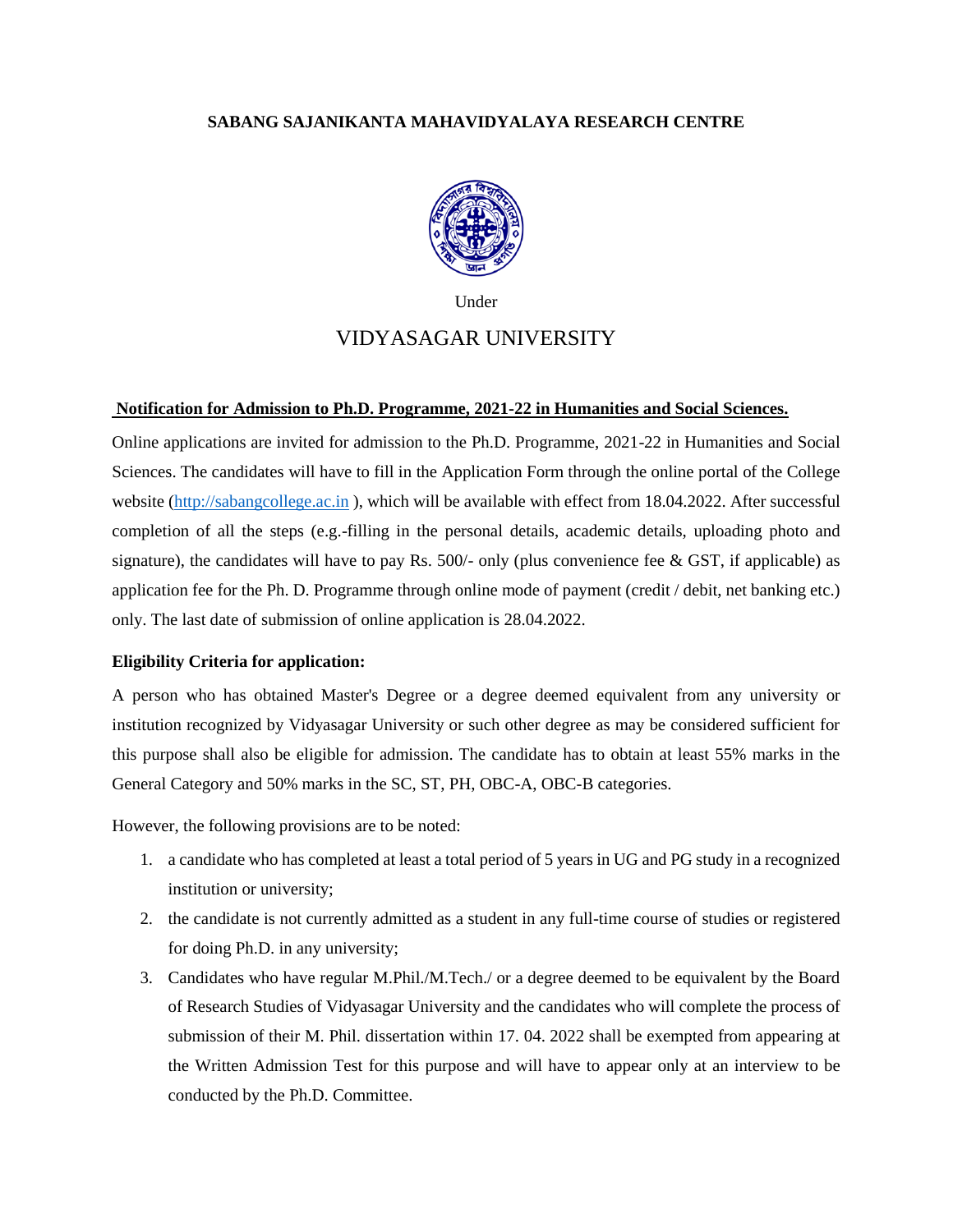- 4. candidates who have qualified the NET/GATE/SET/UGC (JRF)/CSIR (JRF) or any other examinations, considered equivalent by the BRS of Vidyasagar University, shall also exempted from appearing at the Written Admission Test and will have to appear at an interview.
- 5. In all other cases, the candidates will have to appear at the Written Admission Test and if qualified, have to appear at an interview to be conducted by the respective Ph.D. Committee, provided that the candidates, obtaining fifty percent marks at the Written Admission Test, shall be eligible to appear at the interview,
- 6. Final semester PG students are eligible to apply for the Ph.D. programme provided that they fulfil the above requirements during admission
- N.B. Students from Bengali and Sanskrit may get preference.



 Principal, 28/03/2022 Sabang Sajanikanta MahavidyalayaPrincipal Sabang Sajanikanta Mahavidyalaya P.O. Lutunia, Dist., Paschim Medinipur